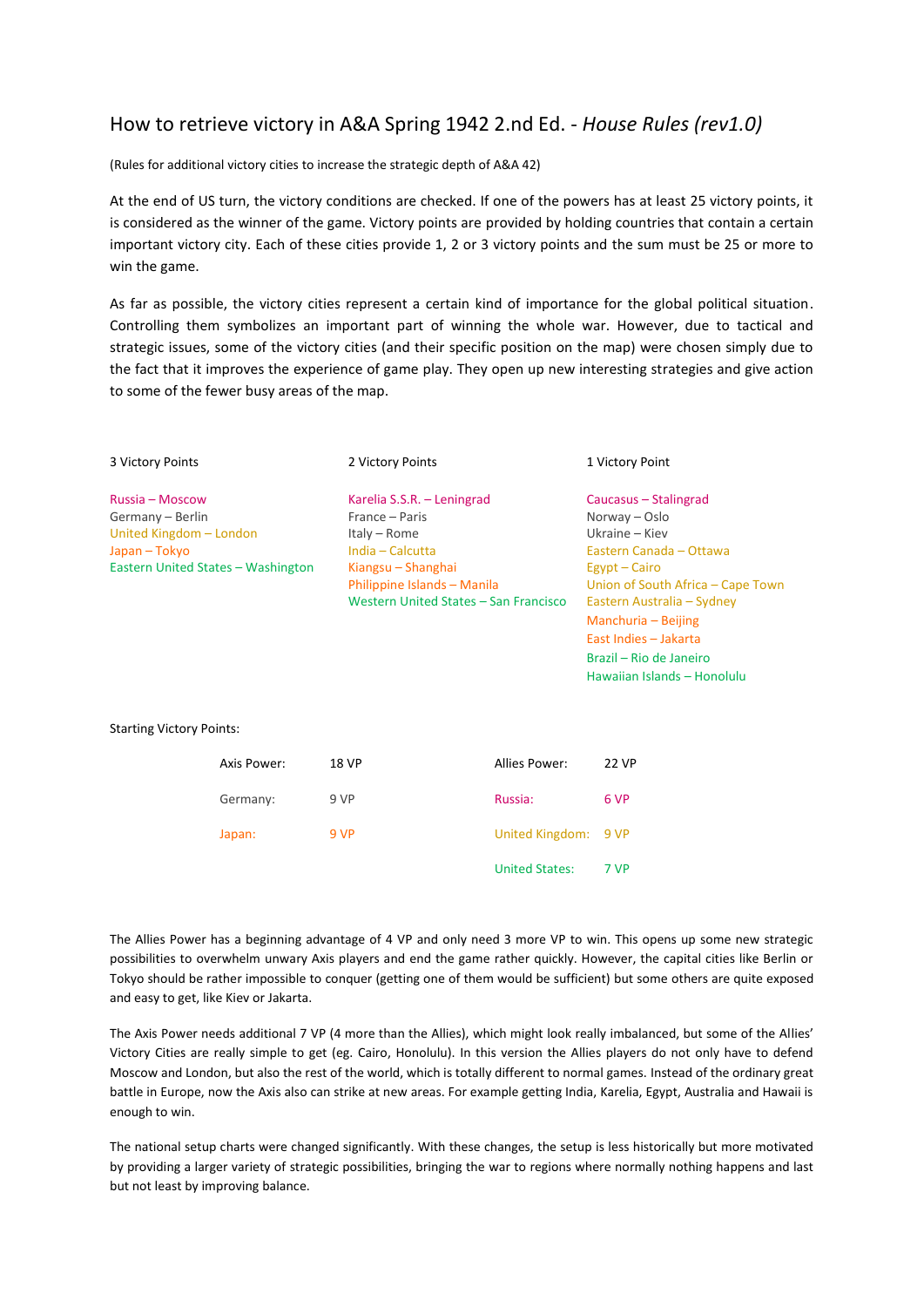## National Setup Chart – **Soviet Union 24 IPC**

Russia: 4 Infantry, 1 Artillery, 1 AAA, 1 Tank, 1 Fighter, Major Industrial Complex Karelia S.S.R.: 4 Infantry, 1 Artillery, 1 Fighter, Minor Industrial Complex Archangel: 1 Infantry, 1 Tank Novosibirsk: 1 Infantry, 1 Tank, 1 Bomber Caucasus: 3 Infantry, 1 Artillery, 1 AAA, Minor Industrial Complex Kazakh S.S.R.: 1 Infantry, 1 Tank Vologda: 1 Infantry Evenki National Okrug: 3 Infantry, 1 Tank Yakut S.S.R.: 1 Infantry Burytia S.S.R.: 1 Infantry, 1 Artillery Soviet Far East: 1 Infantry Sea Zone 4: 1 Destroyer, 1 Submarine, 1 Transport

Sea Zone 16: 1 Cruiser, 1 Submarine, 1 Transport

Sea Zone 63: 1 Destroyer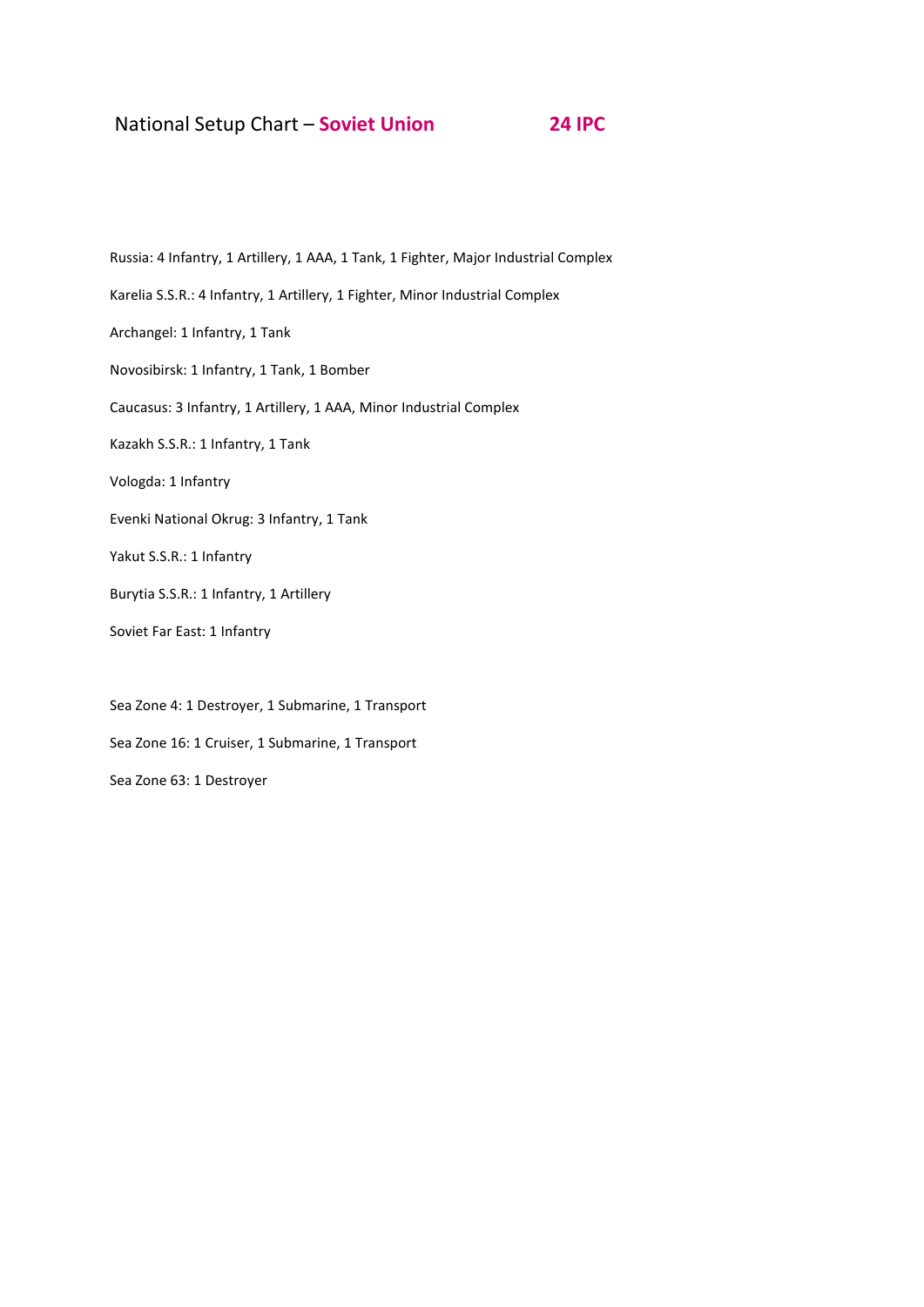# National Setup Chart – **United Kingdom 31 IPC**

United Kingdom: 3 Infantry, 1 Tank, 1 Artillery, 1 AAA, 1 Fighter, 1 Bomber, Major Industrial Complex

Eastern Canada: 2 Infantry, 1 Tank

Egypt: 1 Infantry, 1 Tank, 1 Artillery, 1 Fighter

French West Africa: 1 Infantry

French Equatorial Africa: 1 Infantry

Union of South Africa: 1 Infantry

Trans Jordan: 1 Infantry

Persia: 1 Infantry

India: 2 Infantry, 1 Artillery

Burma: 1 Infantry

Eastern Australia: 1 Infantry, 1 Fighter

Western Australia: 1 Infantry

New Zealand: 1 Infantry

Sea Zone 1: 1 Transport

Sea Zone 7: 1 Battleship, 1 Cruiser, 1 Destroyer, 1 Submarine, 1 Transport

Sea Zone 10: 1 Destroyer, 1 Transport

Sea Zone 14: 1 Destroyer, 1 Aircraft Carrier with 1 Fighter

Sea Zone 17: 1 Battleship, 1 Destroyer

Sea Zone 25: 1 Cruiser

Sea Zone 28: 1 Destroyer

Sea Zone 35: 1 Aircraft Carrier with 1 Fighter, 1 Destroyer, 1 Transport

Sea Zone 39: 1 Cruiser, 1 Submarine, 1 Transport

Sea Zone 40: 1 Destroyer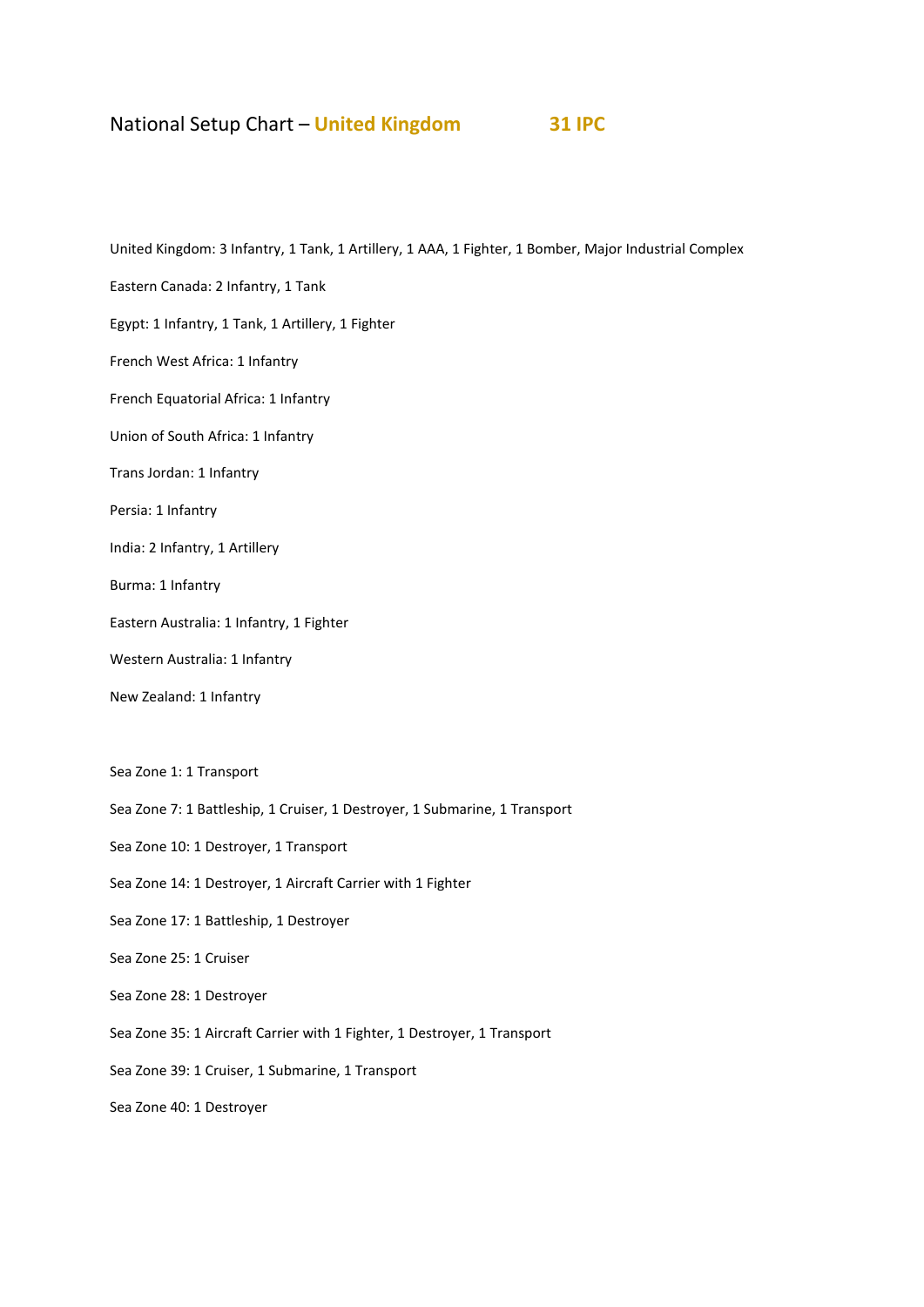## National Setup Chart – **United States 42 IPC**

Eastern United States: 2 Infantry, 1 Tank, 1 Fighter, Major Industrial Complex Central United States: 1 Infantry, 1 Bomber Western United States: 2 Infantry, 1 Artillery, 1 Fighter, Major Industrial Complex Central America: 1 Infantry Hawaiian Islands: 1 Infantry, 1 Fighter Yunnan: 2 Infantry Szechwan: 2 Infantry, 1 Fighter Anhwei: 2 Infantry, 1 Artillery Sinkiang: 1 Infantry Sea Zone 11: 1 Destroyer, 1 Transport Sea Zone 19: 1 Cruiser, 1 Transport Sea Zone 53: 1 Aircraft Carrier with 1 Fighter, 1 Destroyer, 1 Submarine Sea Zone 56: 1 Battleship, 1 Destroyer, 1 Transport Sea Zone 65: 1 Cruiser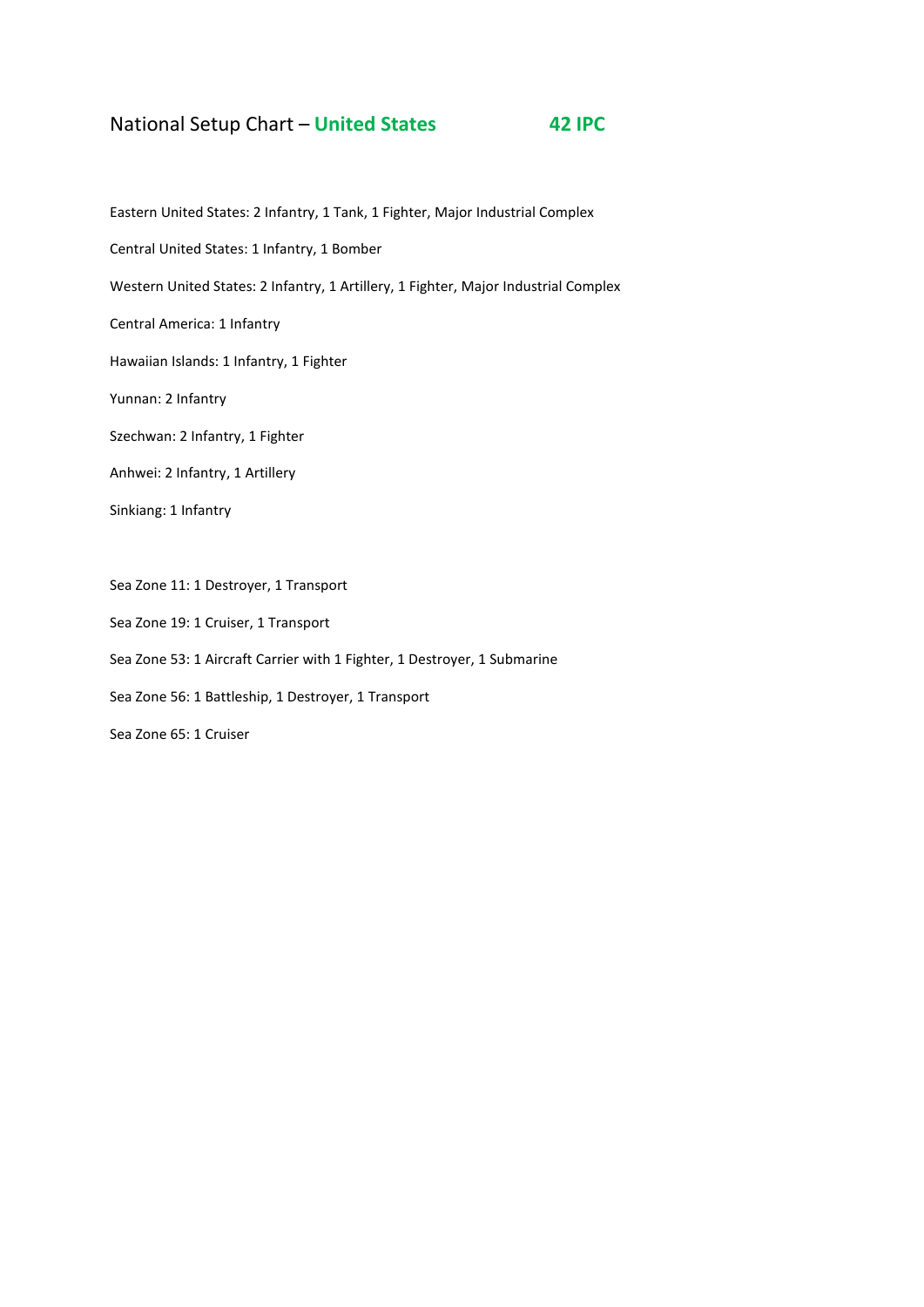## National Setup Chart – **Japan 30 IPC**

Japan: 6 Infantry, 1 Artillery, 1 AAA, 1 Tank, 1 Fighter, 1 Bomber, Major Industrial Complex Manchuria: 3 Infantry, 1 Artillery, 1 Fighter Kiangsu: 3 Infantry, 1 Tank Kwangtung: 2 Infantry, 1 Artillery Iwo Jima: 1 Infantry Okinawa: 1 Infantry French Indo-China Thailand: 2 Infantry, 1 Artillery, 1 Fighter Malaya: 1 Infantry East Indies: 2 Infantry Borneo: 1 Infantry, 1 Artillery New Guinea: 1 Infantry Philippine Islands: 1 Infantry, 1 Artillery Sea Zone 37: 1 Aircraft Carrier with 2 Fighters, 1 Cruiser, 1 Destroyer, 1 Transport Sea Zone 44: 1 Submarine Sea Zone 50: 1 Aircraft Carrier with 1 Fighter, 1 Battleship

Sea Zone 60: 1 Battleship, 1 Destroyer

Sea Zone 61: 1 Cruiser, 1 Transport

Sea Zone 62: 1 Cruiser, 1 Transport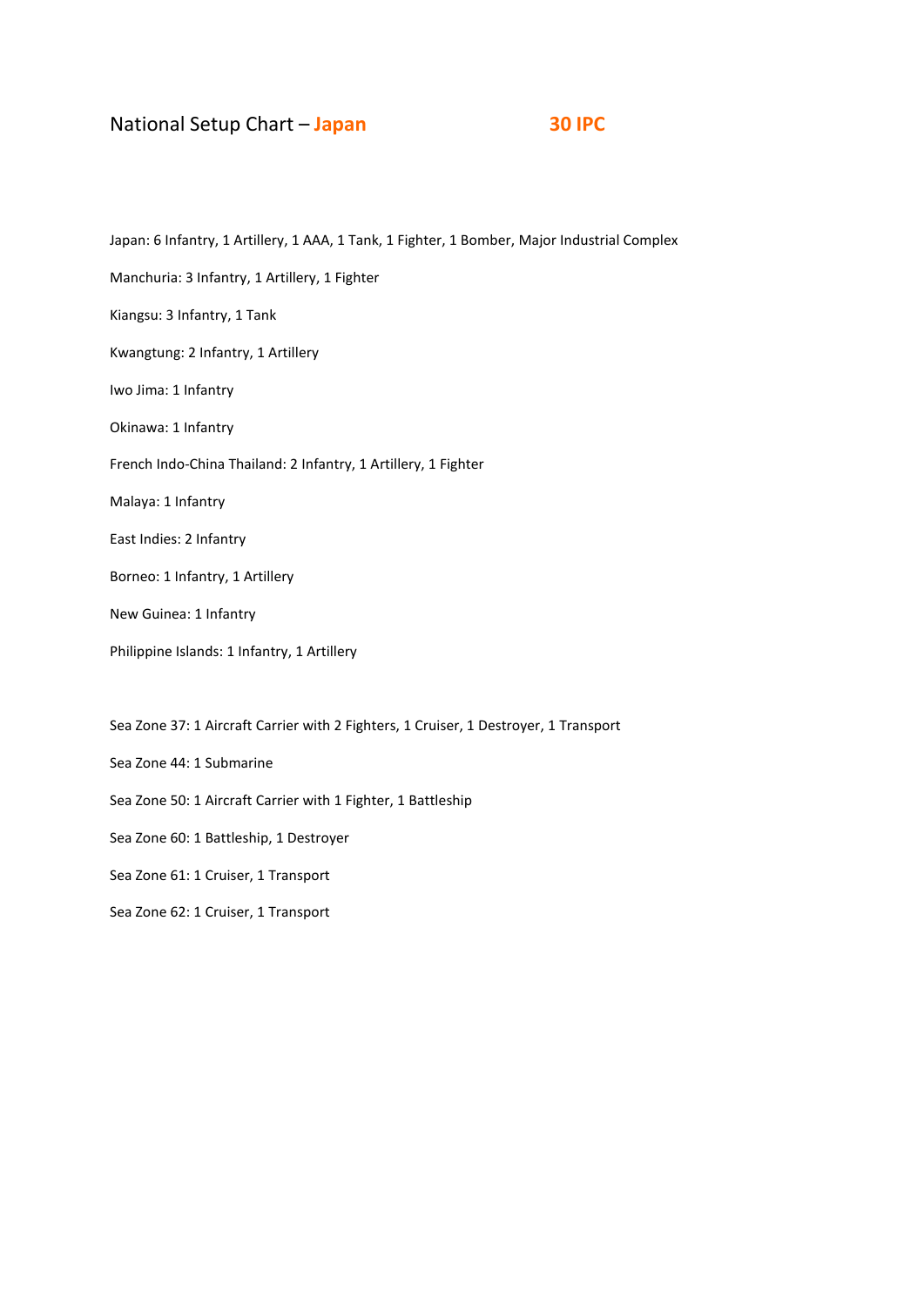## National Setup Chart – **Germany 41 IPC**

Germany: 4 Infantry, 1 AAA, 2 Tanks, 1 Artillery, 1 Fighter, Major Industrial Complex France: 2 Infantry, 1 AAA, 1 Artillery, 2 Tanks, 1 Bomber, Minor Industrial Complex Northwestern Europe: 1 Infantry, 1 AAA, 1 Tank, 1 Fighter Norway: 2 Infantry Finland: 3 Infantry Baltic States: 1 Infantry, 1 Tank Poland: 2 Infantry, 1 Tank, 1 Fighter Bulgaria Romania: 2 Infantry, 1 Tank, 1 Fighter Italy: 2 Infantry, 1 AAA, 1 Tank, Minor Industrial Complex Southern Europe: 1 Infantry, 1 Artillery, 1 Fighter Ukraine S.S.R.: 3 Infantry, 1 Artillery, 1 Tank Belorussia: 3 Infantry West Russia: 3 Infantry, 1 Artillery, 1 Tank, 1 Fighter Marocco: 1 Infantry, 1 Artillery Algeria: 2 Infantry, 1 Artillery Lybia: 1 Infantry, 1 Tank Sea Zone 5: 2 Cruiser, 2 Transports Sea Zone 8: 1 Submarine Sea Zone 9: 1 Submarine Sea Zone 12: 1 Submarine Sea Zone 13: 1 Submarine

Sea Zone 15: 1 Cruiser, 1 Battleship, 1 Transport